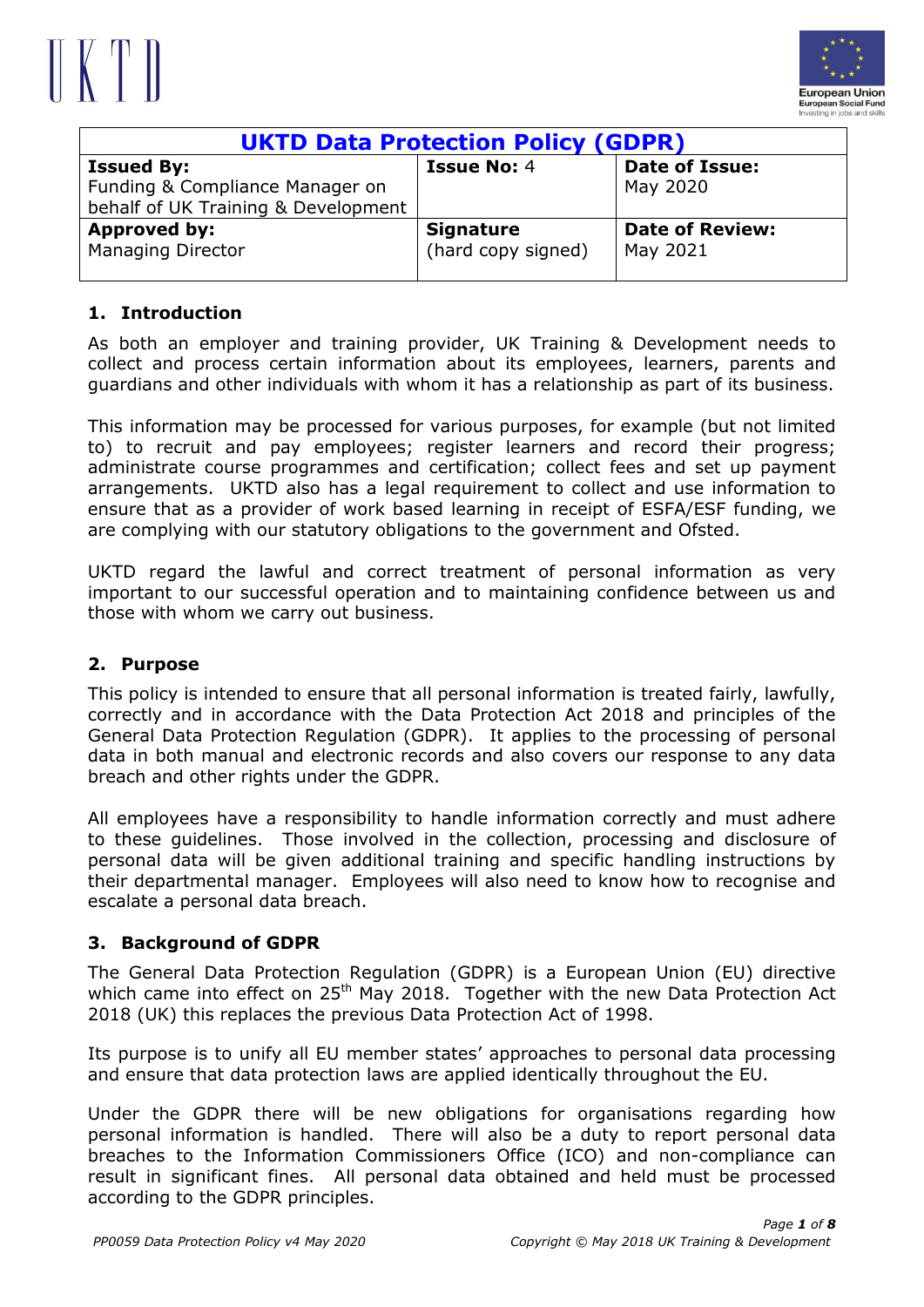



| <b>UKTD Data Protection Policy (GDPR)</b> |                    |                        |
|-------------------------------------------|--------------------|------------------------|
| <b>Issued By:</b>                         | <b>Issue No: 4</b> | <b>Date of Issue:</b>  |
| Funding & Compliance Manager on           |                    | May 2020               |
| behalf of UK Training & Development       |                    |                        |
| Approved by:                              | <b>Signature</b>   | <b>Date of Review:</b> |
| <b>Managing Director</b>                  | (hard copy signed) | May 2021               |
|                                           |                    |                        |

#### **4. Definitions**

Personal data – is information (either electronic or manual) that relates to an identifiable person who can be directly or indirectly identified from that information, for example, a person's name, photograph, identification number, location or online identifier. It can also include pseudonymised data (e.g. key coded).

Special categories of personal data (formerly known as sensitive data) - is data which relates to an individual's health, sex life, sexual orientation, race, ethnic origin, political opinion, religion, and trade union membership. It also includes genetic and biometric data (where used for ID purposes).

Data subject - is the individual to whom the particular personal data is about. The Act does not count an individual who has died (or who cannot be identified or distinguished from others) as a data subject.

Data processing - is any operation or set of operations which is performed on personal data or on sets of personal data, whether or not by automated means, such as collection, recording, organisation, structuring, storage, adaptation or alteration, retrieval, consultation, use, disclosure by transmission, dissemination or otherwise making available, alignment or combination, restriction, erasure or destruction.

#### **5. Data Protection Principles**

Under the new Data Protection Act 2018 and EU GDPR standards, all personal data obtained and held must be processed according to the following core principles. In accordance with these principles UKTD will ensure, so far as is reasonably practicable, that:

- a) processing will be fair, lawful and transparent
- b) data will be collected for specific, explicit and legitimate purposes only
- c) data collected will be adequate, relevant and limited to what is necessary for the purposes of processing
- d) data will be kept accurate and up to date. Data which is found to be inaccurate will be rectified or erased without delay
- e) data is not kept for longer than is necessary for its given purpose
- f) data will be processed in a manner that ensures appropriate security of personal data including protection against unauthorised or unlawful processing, accidental loss, destruction or damage by using appropriate technical or organisation measures
- g) UKTD will comply with the relevant GDPR procedures for international transferring of personal data.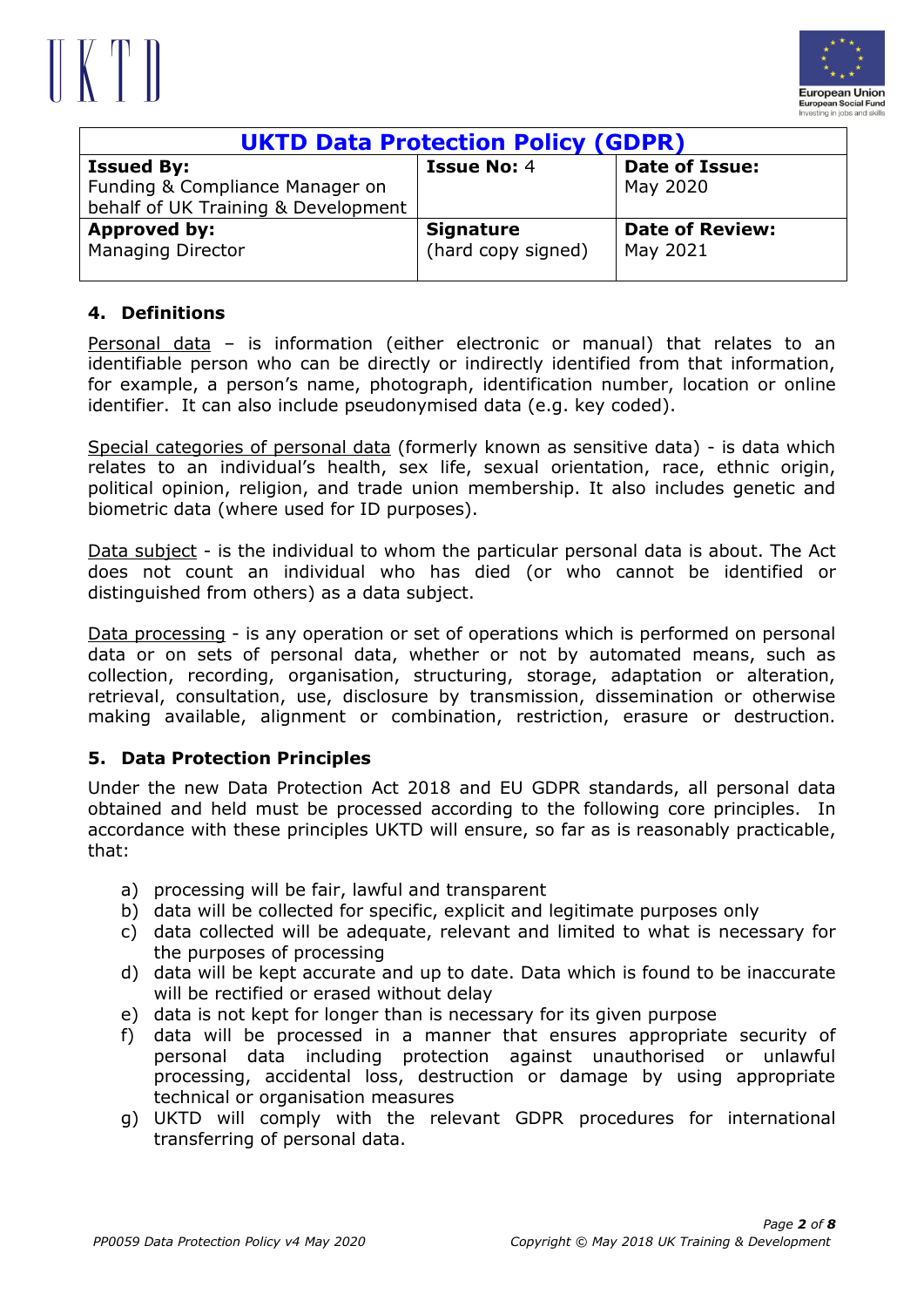## $\parallel$  K T  $\parallel$



| <b>UKTD Data Protection Policy (GDPR)</b> |                    |                        |
|-------------------------------------------|--------------------|------------------------|
| <b>Issued By:</b>                         | <b>Issue No: 4</b> | <b>Date of Issue:</b>  |
| Funding & Compliance Manager on           |                    | May 2020               |
| behalf of UK Training & Development       |                    |                        |
| Approved by:                              | <b>Signature</b>   | <b>Date of Review:</b> |
| <b>Managing Director</b>                  | (hard copy signed) | May 2021               |
|                                           |                    |                        |

## **6. UK Training & Development Statement**

UK Training & Development is committed to maintaining the above principles and protecting the rights and privacy of individuals in accordance with the Data Protection Act 2018 and General Data Protection Regulation (GDPR) May 2018. UKTD will:

- Inform individuals why information is being collected and how it will be used .
- Ensure that Privacy Notices are written in a clear way that individuals will understand.
- Check the quality and accuracy of the information we hold.
- Ensure we do not retain information for longer than is necessary.
- Ensure that when obsolete information is destroyed that it is done so appropriately and securely.
- Ensure that safeguards are in place to protect personal information from loss, theft and unauthorised disclosure, irrespective of the format in which it is recorded.
- Share information with others only when it is legally appropriate to do so.
- Set out procedures to ensure compliance with GDPR to respond to requests for access to personal information and have a Subject Access Request policy.
- Ensure all staff are aware of and understand UKTD policies and procedures and have been trained on the safe collection, storage and use of data.

### **7. Types of data held**

#### Employee data

*UKTD hold emplo*yee data in both paper-based personnel files relating to each employee and also within a secure folder on the computer system.

Specifically, UKTD hold the following types of employee data:

- a) personal details such as name, address, telephone numbers
- b) name and contact details of next of kin
- c) gender, marital status, information of any disability or medical information
- d) right to work documentation
- e) information on race and religion for equality monitoring purposes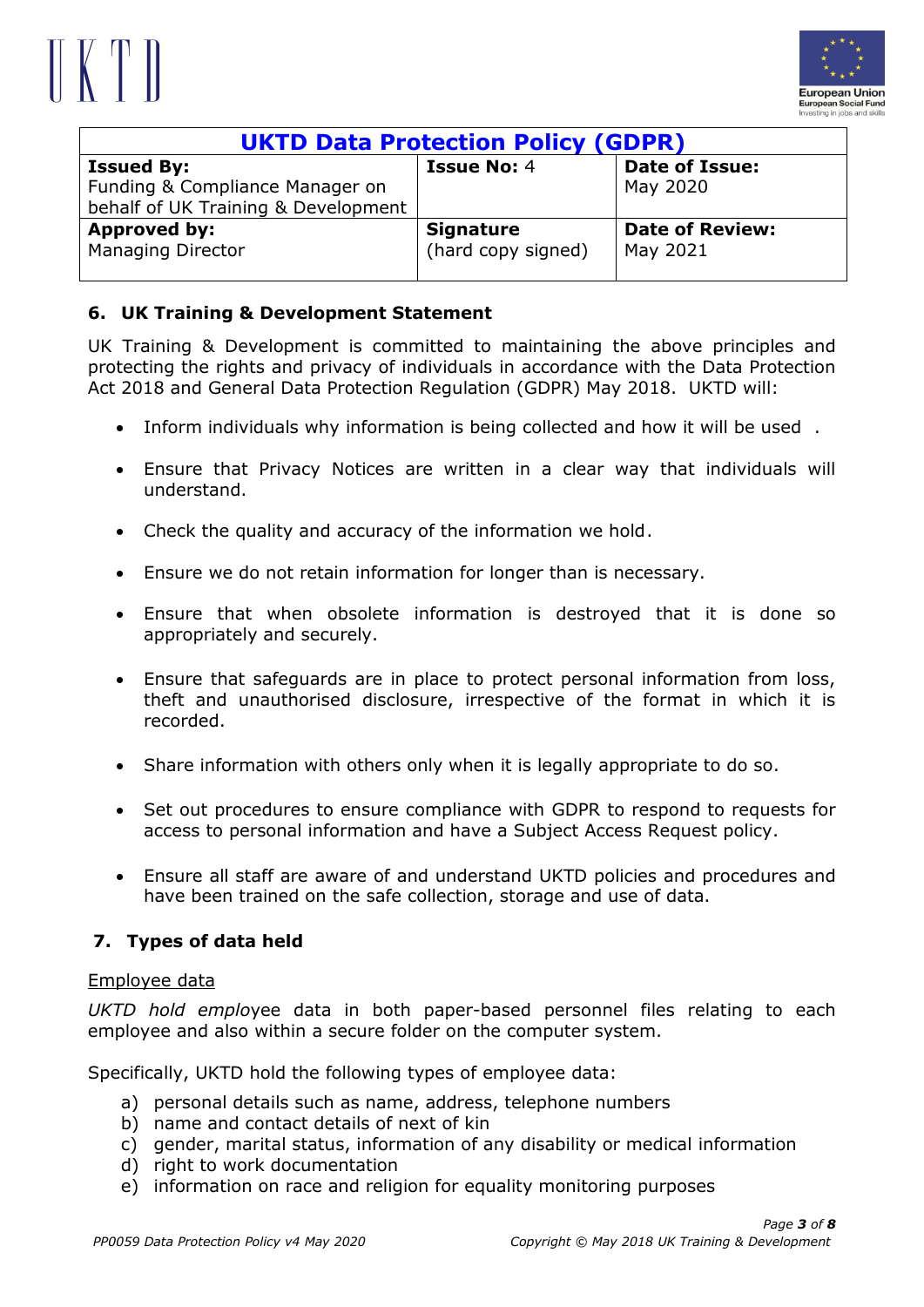# $\|\n\|$



| <b>UKTD Data Protection Policy (GDPR)</b> |                    |                        |
|-------------------------------------------|--------------------|------------------------|
| <b>Issued By:</b>                         | <b>Issue No: 4</b> | <b>Date of Issue:</b>  |
| Funding & Compliance Manager on           |                    | May 2020               |
| behalf of UK Training & Development       |                    |                        |
| Approved by:                              | <b>Signature</b>   | <b>Date of Review:</b> |
| <b>Managing Director</b>                  | (hard copy signed) | May 2021               |
|                                           |                    |                        |

- f) information gathered via the recruitment process such as that entered into a CV or included in a CV cover letter
- g) references from former employers
- h) details on education and employment history etc
- i) National Insurance numbers
- i) bank account details
- k) tax codes
- l) driving licence details
- m) criminal convictions/DBS records (if required)
- n) IT equipment use including telephones and internet access
- o) information relating to employment with UKTD, including:
	- job title and job descriptions
	- salary details
	- wider terms and conditions of employment
	- induction and probationary period records
	- details of any formal and informal proceedings such as letters of concern, disciplinary and grievance proceedings, annual leave records, appraisal and performance information
	- records of internal and external training undertaken
	- information on time off from work including sickness absence, family related leave, etc

All of the above information is required for UKTD's processing activities.

#### Learner/Employer data

UKTD hold learner/employer data in both paper-based files relating to each learner and employing business and also within a secure folder on the computer system.

Specifically, UKTD hold the following types of **learner/employer related** data:

- Personal information (such as name, unique learner number (ULN), National Insurance Number (NI) and address
- Characteristics (such as ethnicity, language, nationality, country of birth)
- Attendance information (such as sessions attended, number of absences and absence reasons)
- Special educational needs (LSF)
- Relevant medical information (e.g. Dermatitis etc)

#### **8. Access rights**

Under GDPR, individuals have the following rights relating to information that is held about them:

a. the right to be informed about data that is held and its purpose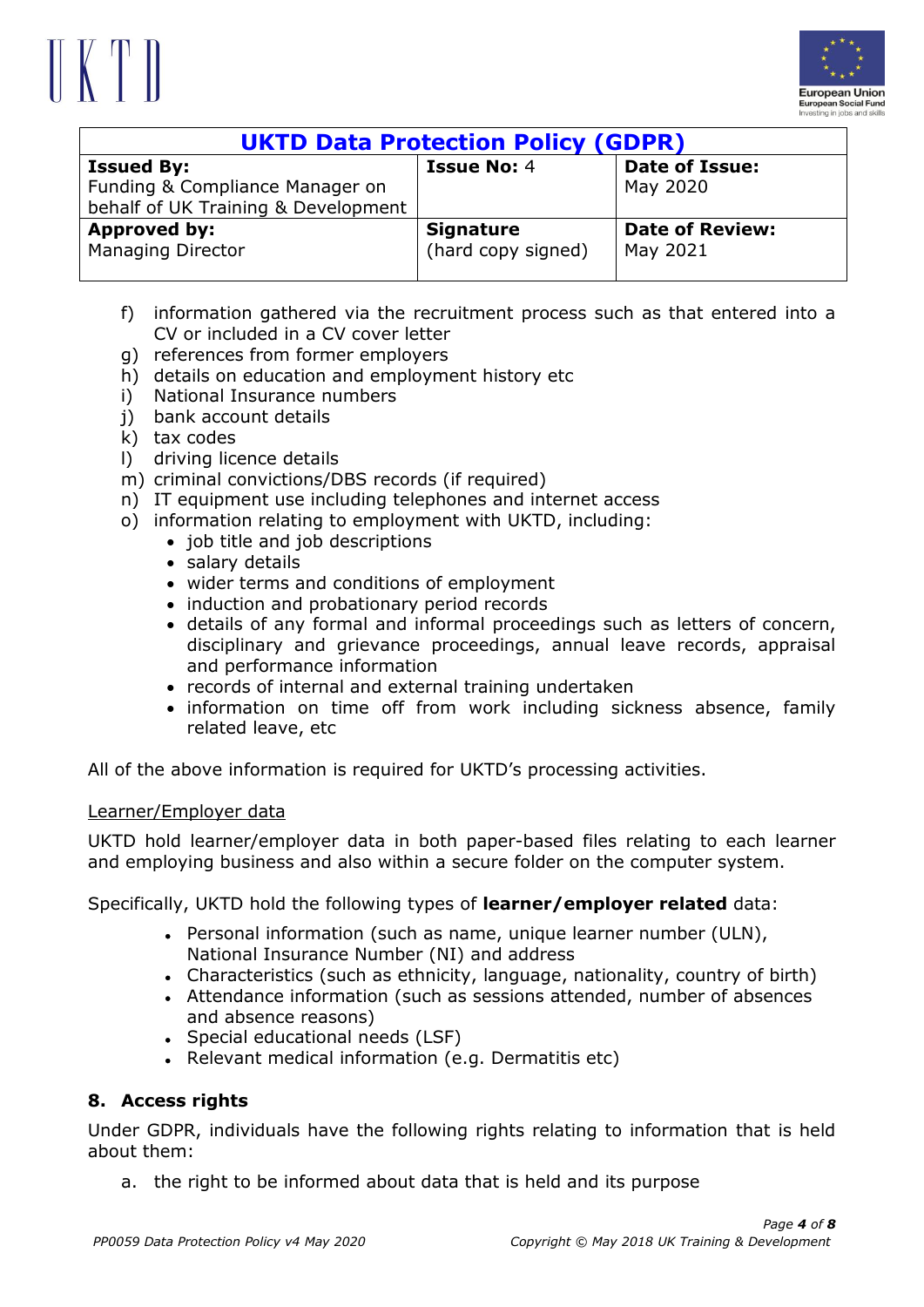## $\parallel$  K T  $\parallel$



| <b>UKTD Data Protection Policy (GDPR)</b> |                    |                        |
|-------------------------------------------|--------------------|------------------------|
| <b>Issued By:</b>                         | <b>Issue No: 4</b> | <b>Date of Issue:</b>  |
| Funding & Compliance Manager on           |                    | May 2020               |
| behalf of UK Training & Development       |                    |                        |
| <b>Approved by:</b>                       | <b>Signature</b>   | <b>Date of Review:</b> |
| <b>Managing Director</b>                  | (hard copy signed) | May 2021               |
|                                           |                    |                        |

- b. the right of access to the data held
- c. the right for any inaccuracies in the data held, however they come to light, to be corrected
- d. the right to have data deleted in certain circumstances
- e. the right to restrict the processing of the data
- f. the right to transfer the data held to another party
- g. the right to object to the inclusion of any information
- h. the right to regulate any automated decision-making and profiling of personal data.

### **9. Responsibilities**

In order to protect the personal data of relevant individuals, those within our business who must process the data as part of their role have been made aware of UKTD policies on data protection.

UKTD have also appointed employees with responsibility for reviewing and auditing our data protection systems. The policy review will be undertaken by the Funding Compliance Manager and HR Manager or their nominated representatives.

This policy will be reviewed as it is deemed appropriate, but no less frequently than every 12 months, or as and when a change to legislation happens.

#### **10. Lawful basis for processing**

The law on data protection allows the processing of data for certain reasons only and UKTD acknowledge that processing may only be carried out where a lawful basis for that processing exists, for example, as part of an employee's terms and conditions of employment or as an ESFA or Ofsted requirement.

#### Seeking Consent

Where no other lawful basis applies, UKTD may seek to rely on an individual's consent in order to process data.

However, UKTD recognises the high standard attached to its use and understands that consent must be freely given, specific, informed and unambiguous. Where consent is to be sought, UKTD will do so on a specific and individual basis where appropriate. Individuals will be given clear instructions on the desired processing activity, informed of the consequences of their consent and of their clear right to withdraw consent at any time.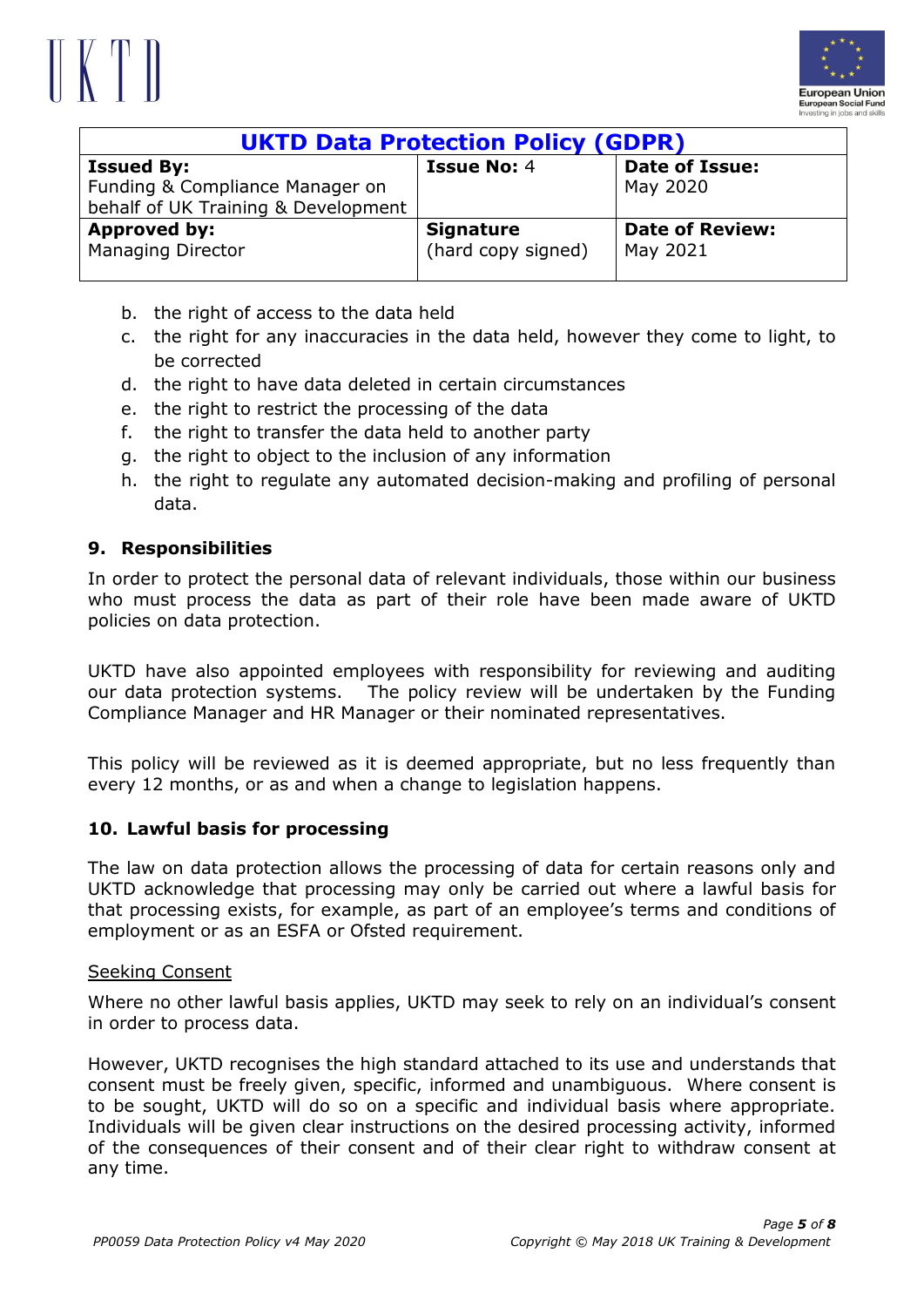



| <b>UKTD Data Protection Policy (GDPR)</b> |                    |                        |
|-------------------------------------------|--------------------|------------------------|
| <b>Issued By:</b>                         | <b>Issue No: 4</b> | <b>Date of Issue:</b>  |
| Funding & Compliance Manager on           |                    | May 2020               |
| behalf of UK Training & Development       |                    |                        |
| <b>Approved by:</b>                       | <b>Signature</b>   | <b>Date of Review:</b> |
| <b>Managing Director</b>                  | (hard copy signed) | May 2021               |
|                                           |                    |                        |

#### **11. Access To data**

As stated above, individuals have a right to access the personal data that UKTD hold on them. To exercise this right, individuals should make a *Subject Access Request*. UKTD will comply with the request without delay, and within one month unless, in accordance with legislation, it decides that an extension is required. Those who make a request will be kept fully informed of any decision to extend the time limit.

No charge will be made for complying with a request unless the request is manifestly unfounded, excessive or repetitive, or unless a request is made for duplicate copies to be provided to parties other than the employee making the request. In these circumstances, a reasonable charge will be applied.

Further information on making a subject access request is contained in UKTD's Subject Access Request policy.

#### **12. Data disclosures**

The Company may be required to disclose certain data/information to another person. The circumstances leading to such disclosures includes:

- a. for the administration of payroll
- b. smooth operation of insurance policies and pension plans
- c. DBS checks
- d. references
- e. any employee benefits operated by third parties
- f. individuals with disability whether any reasonable adjustments are required to assist them at work
- g. individuals' health data to comply with health and safety or occupational health obligations towards the employee
- h. for Statutory Sick Pay purposes
- i. HR management and administration to consider how an individual's health affects his or her ability to do their job
- j. for required training provider purposes we routinely share learner information with:
	- The Education & Skills Funding Agency ( ESFA)
	- Ofsted
	- Matrix (Information Advice & Guidance Service).
	- PICSs (On-Line Database).
	- OneFile (On-Line Portfolio)
	- Learning Record Service (LRS)
	- ACE (Apprenticeship Certificates England)
	- Training Providers / Colleges Apprentices attend after leaving us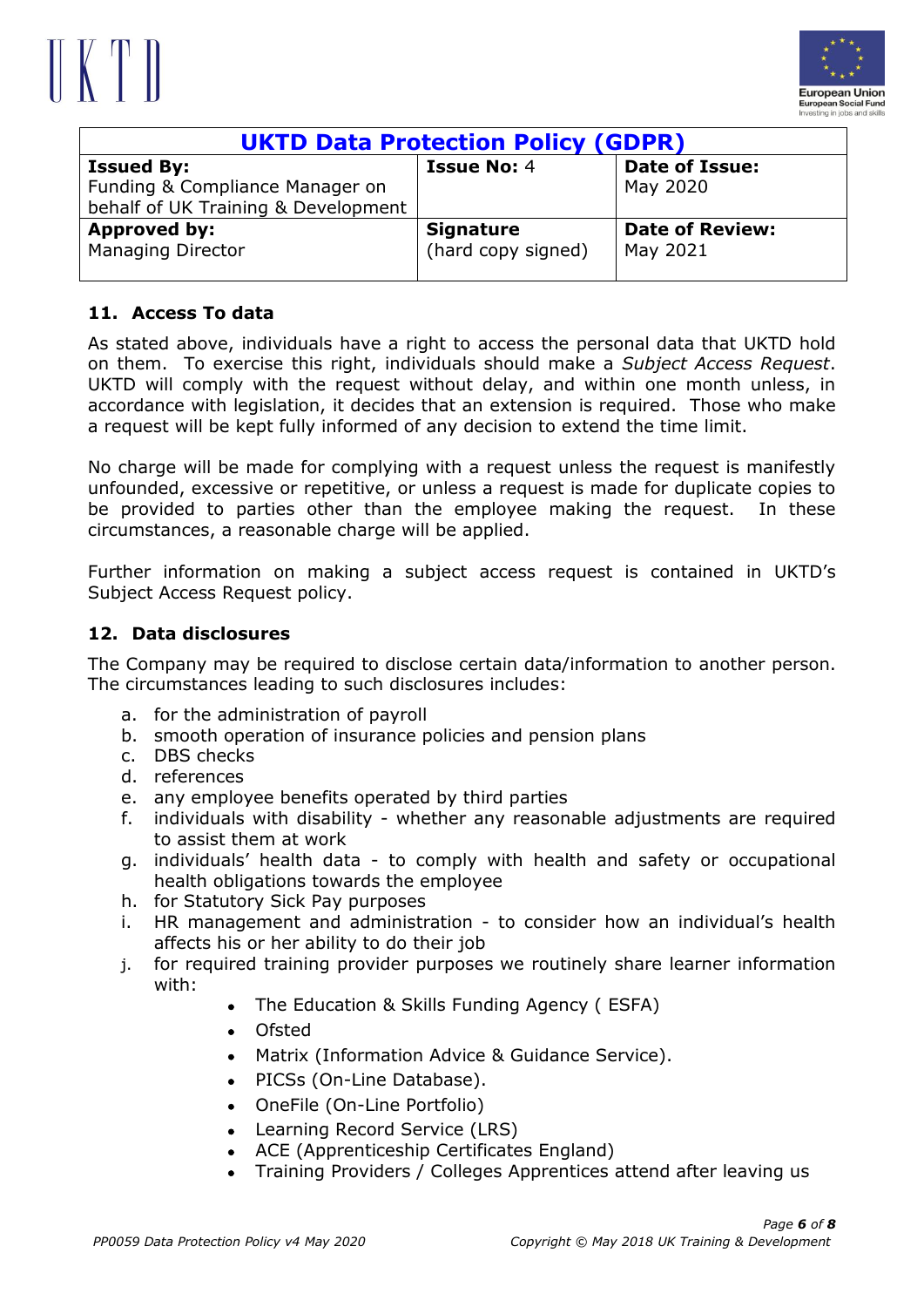## $\|\n\|$



| <b>UKTD Data Protection Policy (GDPR)</b>                                                   |                                        |                                    |
|---------------------------------------------------------------------------------------------|----------------------------------------|------------------------------------|
| <b>Issued By:</b><br>Funding & Compliance Manager on<br>behalf of UK Training & Development | <b>Issue No: 4</b>                     | Date of Issue:<br>May 2020         |
| <b>Approved by:</b><br><b>Managing Director</b>                                             | <b>Signature</b><br>(hard copy signed) | <b>Date of Review:</b><br>May 2021 |

k. to assist law enforcement or a relevant authority to prevent or detect crime or prosecute offenders or to assess or collect any tax or duty.

These kinds of disclosures will only be made when strictly necessary for the purpose.

See the Privacy Notice for Employees or the Learner GDPR Notice for further details.

#### **13. Data security**

All UKTD employees are aware that hard copy personal information should be kept in a locked filing cabinet, drawer, or safe.

Employees are aware of their roles and responsibilities when their role involves the processing of data. All employees are instructed to store files or written information of a confidential nature in a secure manner so that they are only accessed by people who have a need and a right to access them, and to ensure that screen locks are implemented on all PCs, laptops etc when unattended. No files or written information of a confidential nature are to be left where they can be read by unauthorised people.

Where data is computerised, it should be coded, encrypted or password protected both on a local hard drive and on a network drive that is regularly backed up. If a copy is kept on removable storage media, that media must itself be kept in a locked filing cabinet, drawer, or safe.

Employees must always use the passwords provided to access the computer system and not abuse them by passing them on to other people. Passwords should not be written down and stored with the equipment to which they relate.

Personal data relating to employees should not be kept or transported on laptops, USB sticks, or similar devices, unless prior authorisation has been received. Where personal data is recorded on any such device it should be protected by:

- a) ensuring that data is recorded on such devices only where absolutely necessary.
- b) using an encrypted system  $-$  a folder should be created to store the files that need extra protection and all files created or moved to this folder should be automatically encrypted.
- c) ensuring that laptops or USB drives are not left where they can be stolen.

Failure to follow UKTD's rules on data security may be dealt with via the Company's Disciplinary Procedure. Appropriate sanctions include dismissal with or without notice dependent on the severity of the failure.

#### **14. Third party processing**